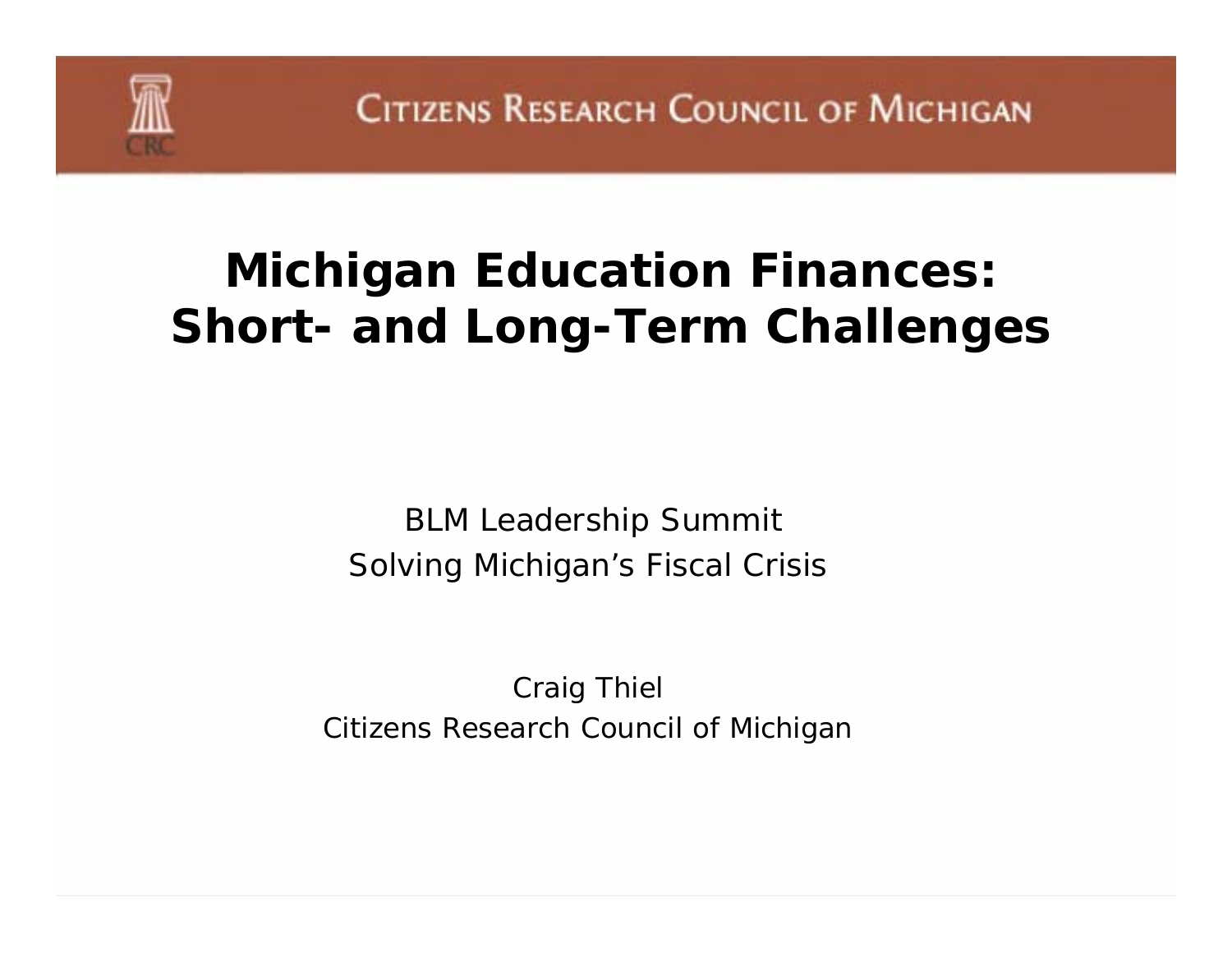### **State and Local Education Spending** *The Big Picture*

- Largest single outlay \$17.3 B (Census, 2007)
	- 28% of total state/local operating spending (2007)
	- Supported by mix of state taxes (70%) and local property (30%) tax (2007)
- Revenues determined by Lansing, spending decisions set at local level (result of Prop. A of '94)
	- Challenge for locally-elected officials and administrators
	- Very few options to raise add'l revenue locally
	- Spending "sticky" in short-run and concentrated in personnel (80%)
- Schools currently face two fiscal problems simultaneously
	- Short-term: economic in nature
	- Long-term: structural in nature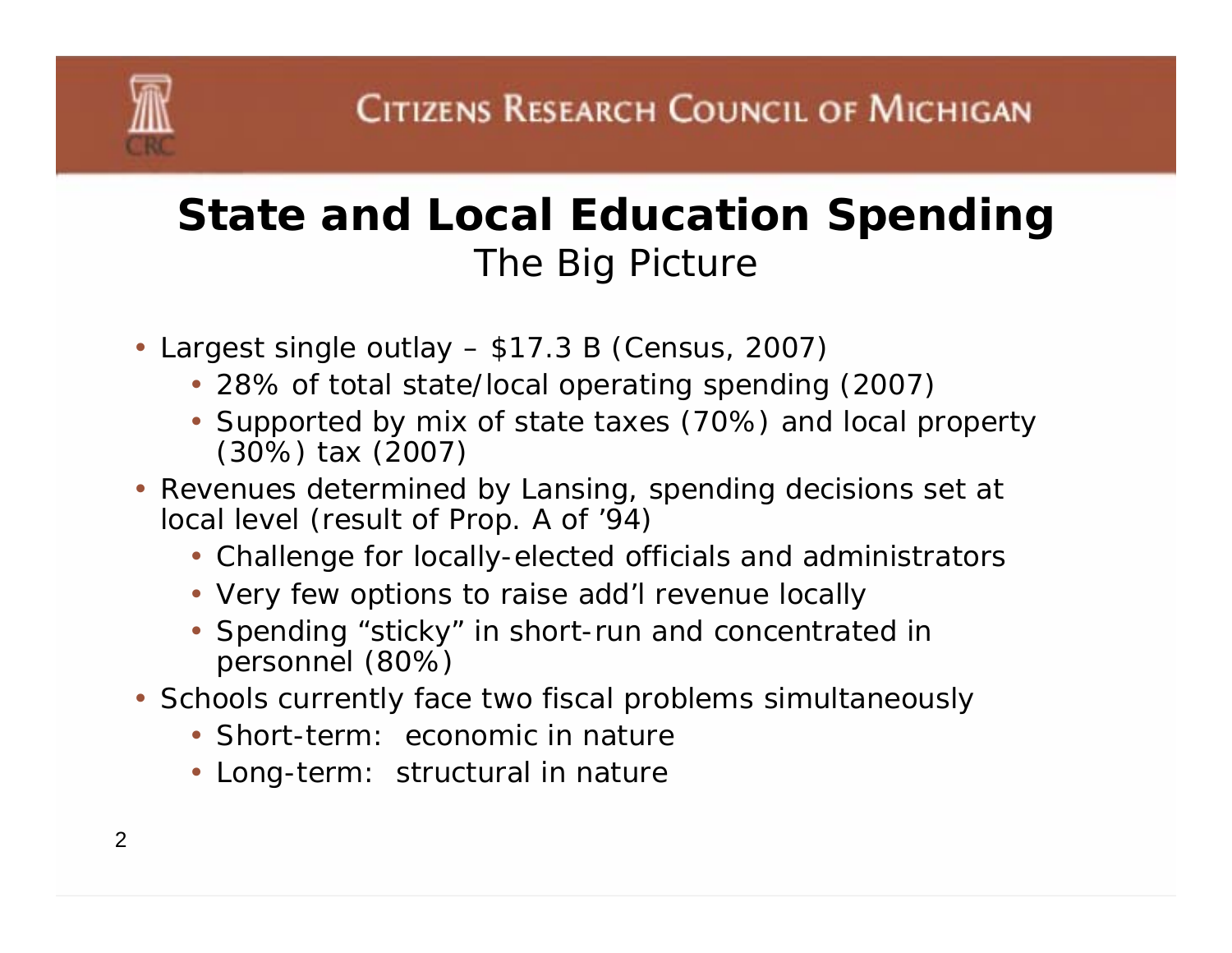### **Short-Term Problem**

#### *Economic Pressures = Steep Revenue Declines*

|                             | annual growth rates |               |               |
|-----------------------------|---------------------|---------------|---------------|
|                             | <b>FY2009</b>       | <b>FY2010</b> | <b>FY2011</b> |
| <b>Sales</b>                | $-10.2%$            | $-3.2\%$      | 0.9%          |
| Income                      | $-10.5%$            | $-6.2%$       | 1.4%          |
| Use                         | $-19.8%$            | 3.4%          | 1.5%          |
| <b>State Education</b>      | $-1.9%$             | $-8.1%$       | $-4.0%$       |
| <b>Real Estate Transfer</b> | $-26.2%$            | 1.4%          | 6.3%          |
| <b>School Aid Fund</b>      | $-5.1\%$            | $-4.2%$       | 0.2%          |
| <b>General Fund</b>         | $-12.4%$            | $-5.1%$       | 0.5%          |

#### *FY2010 School Aid Fund down \$1 billion from FY2008*

3Note: Projected totals are the January 2010 Consensus Revenue Estimates.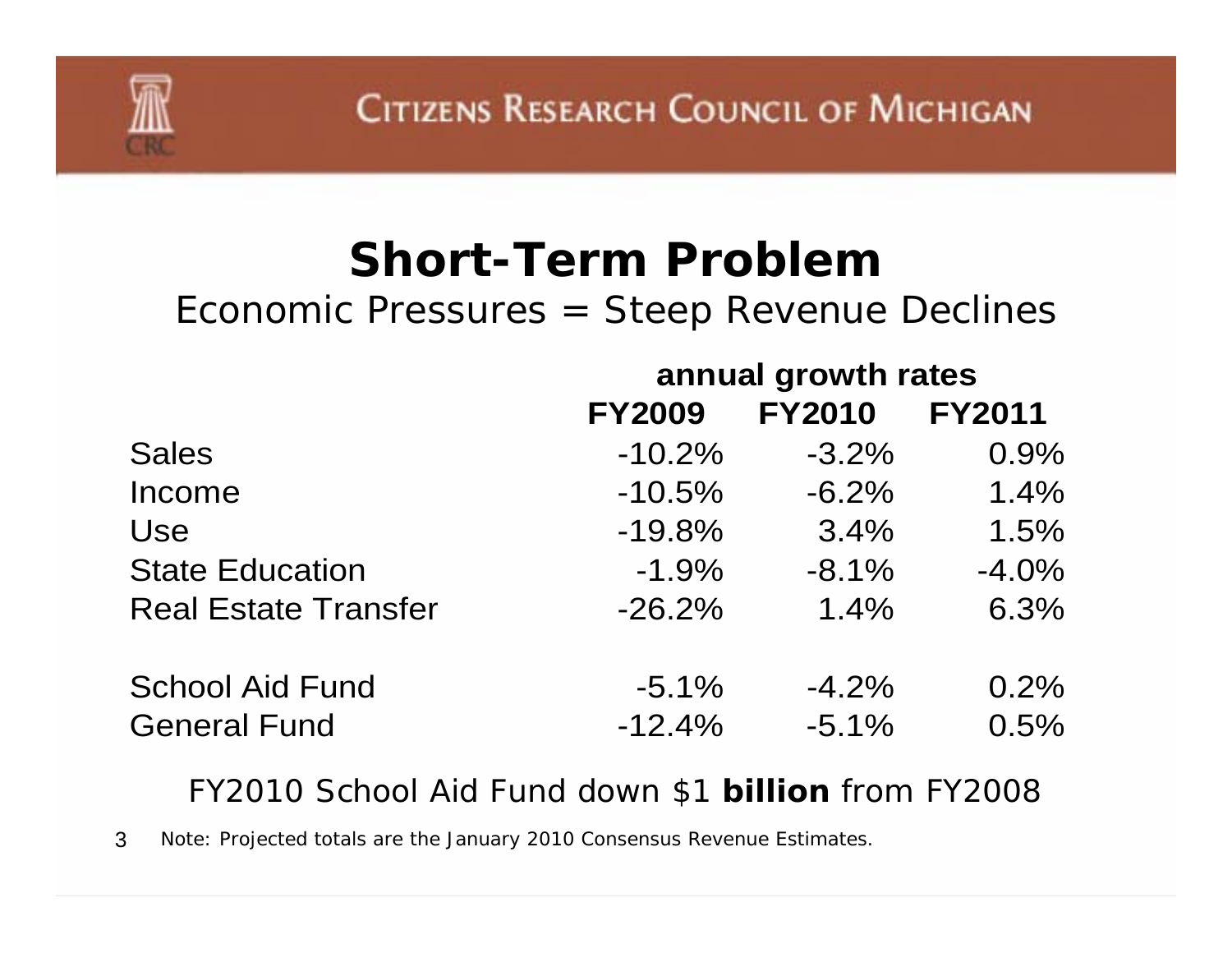### **Short-Term Solutions***Some Cuts and Some One-Timers*

- Problem/solutions garnering most attention
	- Per-pupil and categorical funding cuts state
	- Service reductions local
- Full impact of the short-term problem not realized
	- Stimulus funding plays a significant role state
	- Use of fund equity, but declining local
	- Policies prudent if revenues rebound, but rebound unlikely
- How this problem was/is addressed has implications for longterm problem
	- Still working through current cuts, picture not clear what might occur in FY2011
	- Time-sensitive: over 750 local districts with varying financial conditions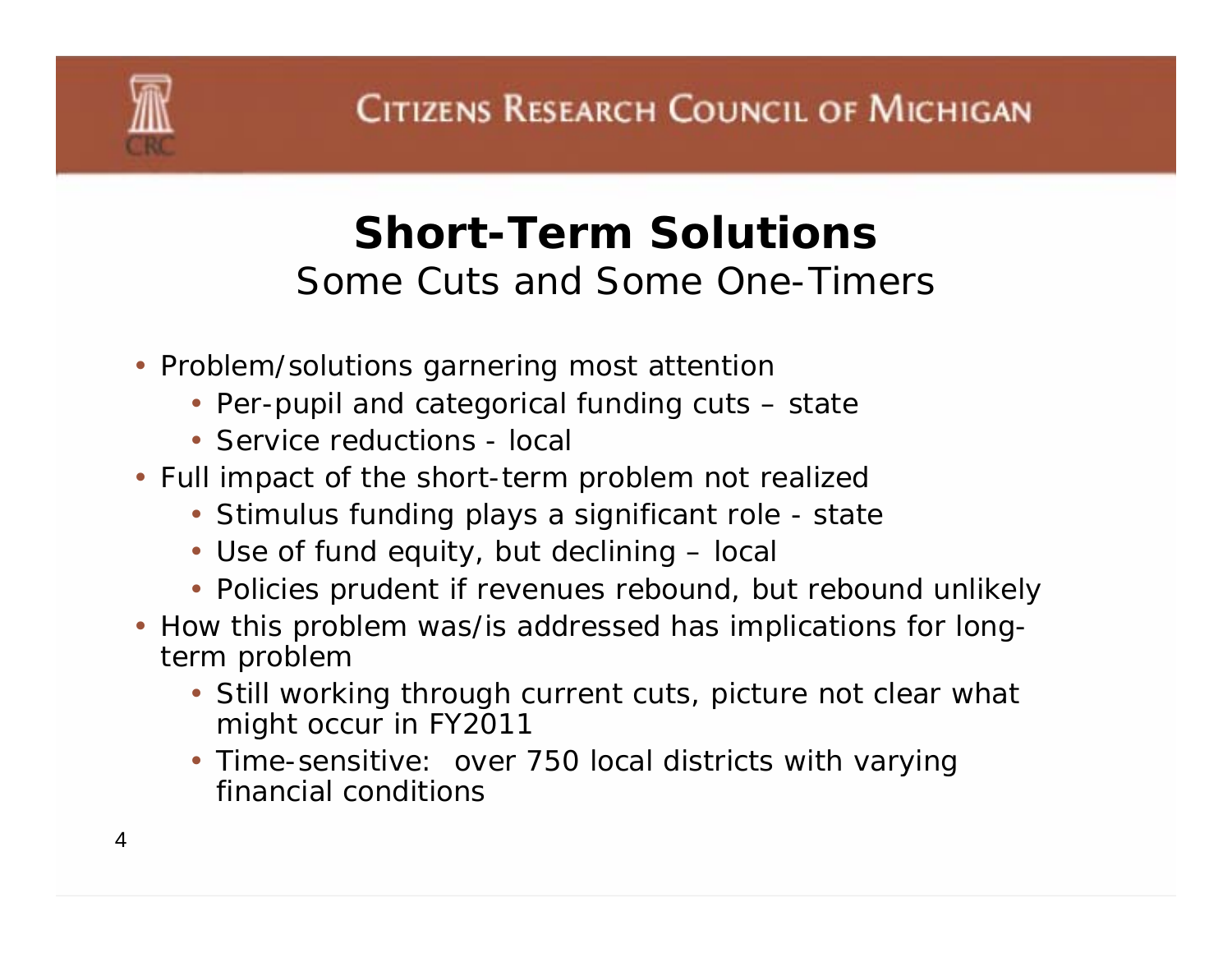

### **Stimulus Helps Mitigate Cuts**

*Pushes Problems to Out-Years*



Fund Balance = \$247 million at 10/1/08. State spending excludesfederal.

\* Based on Governor's executive budget.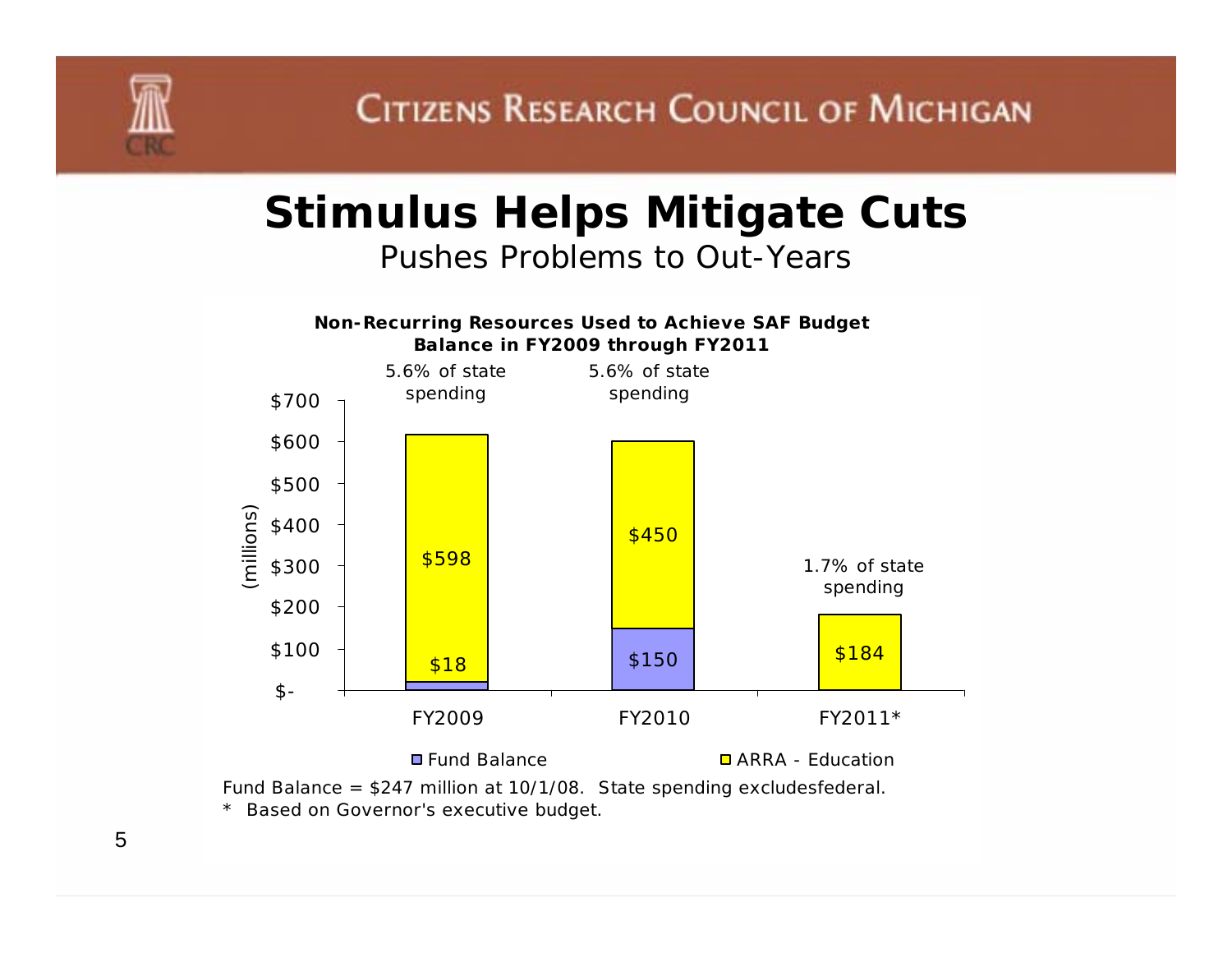# **State Revenues Make the Turn, but Local Revenues Fall**

- To date, local property tax has provided stability to K-12 revenue picture  $-5\%$  growth/yr ('00  $-$  '07)
	- In short-term and fairly short order, this picture changes dramatically
	- Non-homestead base decline 5.7% in FY2011
	- State revenues will not be positioned to help
- Coming out of the downturn, tax value growth capped (Prop. A) – restrains revenue growth
- Again, add'l revenue options for local districts limited (Prop. A)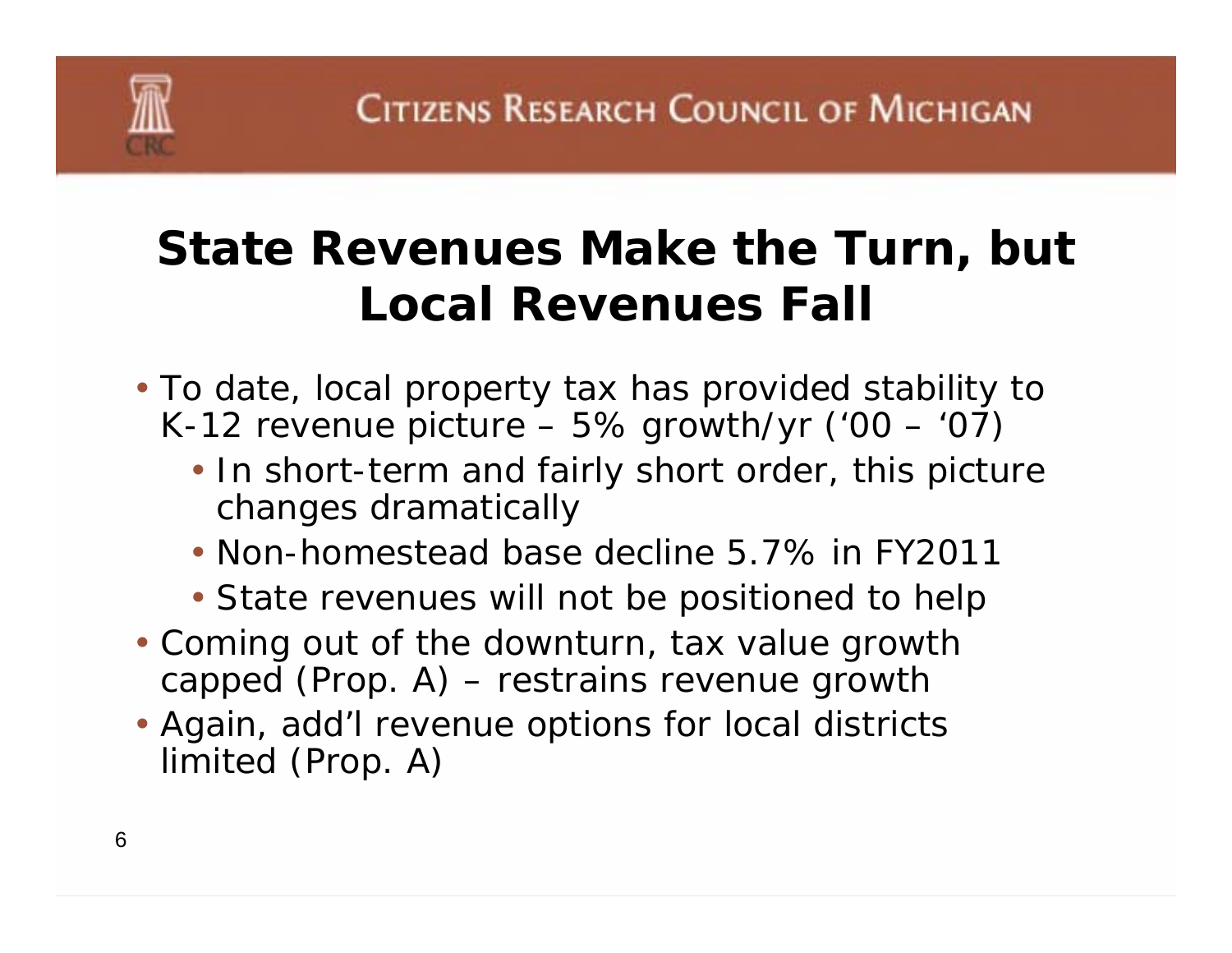

### **TV Growth Provided Stability**  *School Property Taxes Will Tumble*





Source: State Tax Commission and January 2010 Consensus Conference.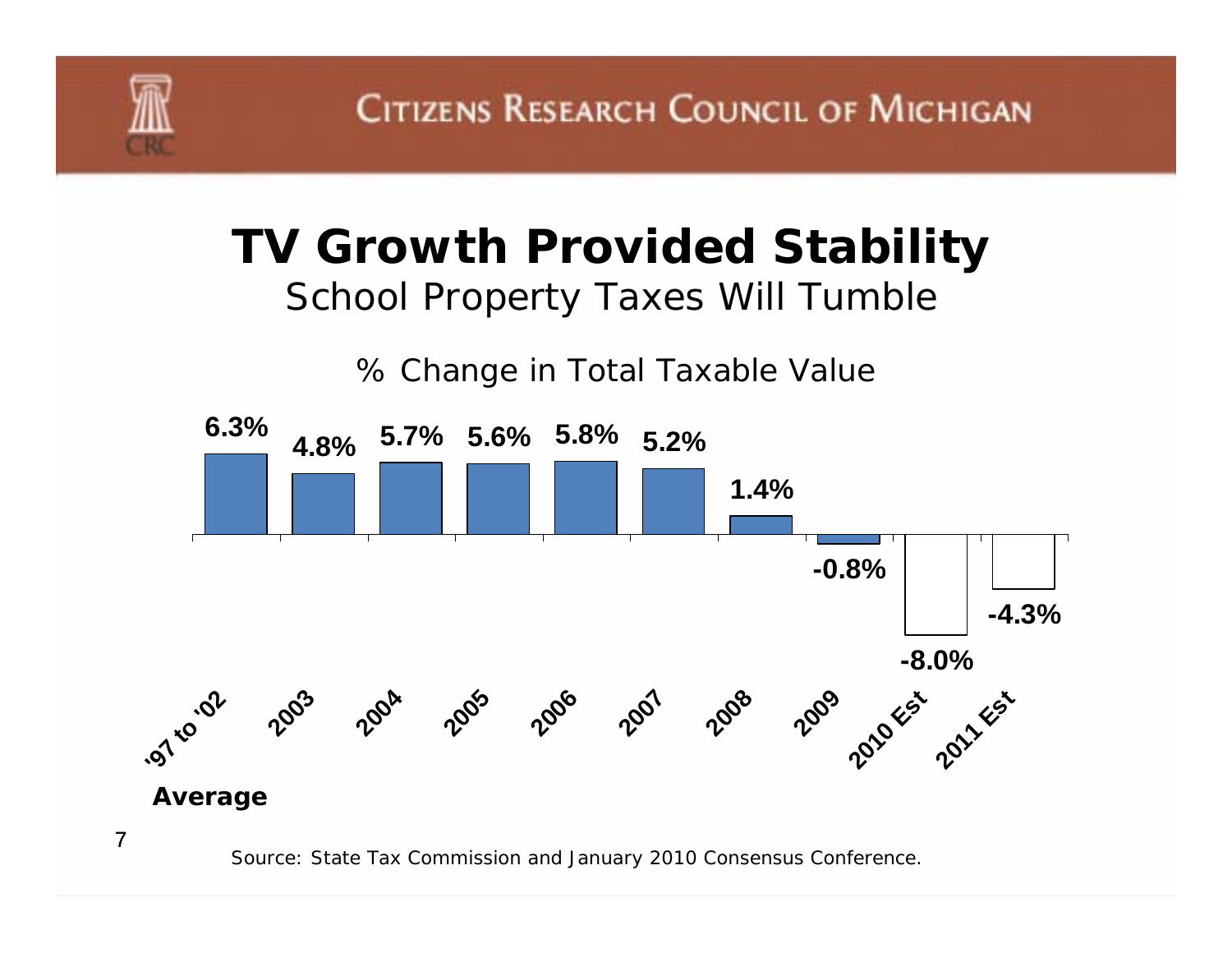

### **Long-Term Problem Facing Schools** *Combination of Spending and Revenue Pressures*

- Bottom line: even in improving economic climate, schools face an on-going, structural problem
	- Spending pressures grow faster than revenues
	- Revenues do not grow as fast as the economy
	- "Structural" deficit, different from short-term
- Problem present since early 2000s
	- Use of "stop gap" measures to balance budget
	- Recent economic decline has taken center stage
- No "silver bullet" combination of approaches required
	- Spending: health care for current and retired employees
	- Revenues: align major sources with economy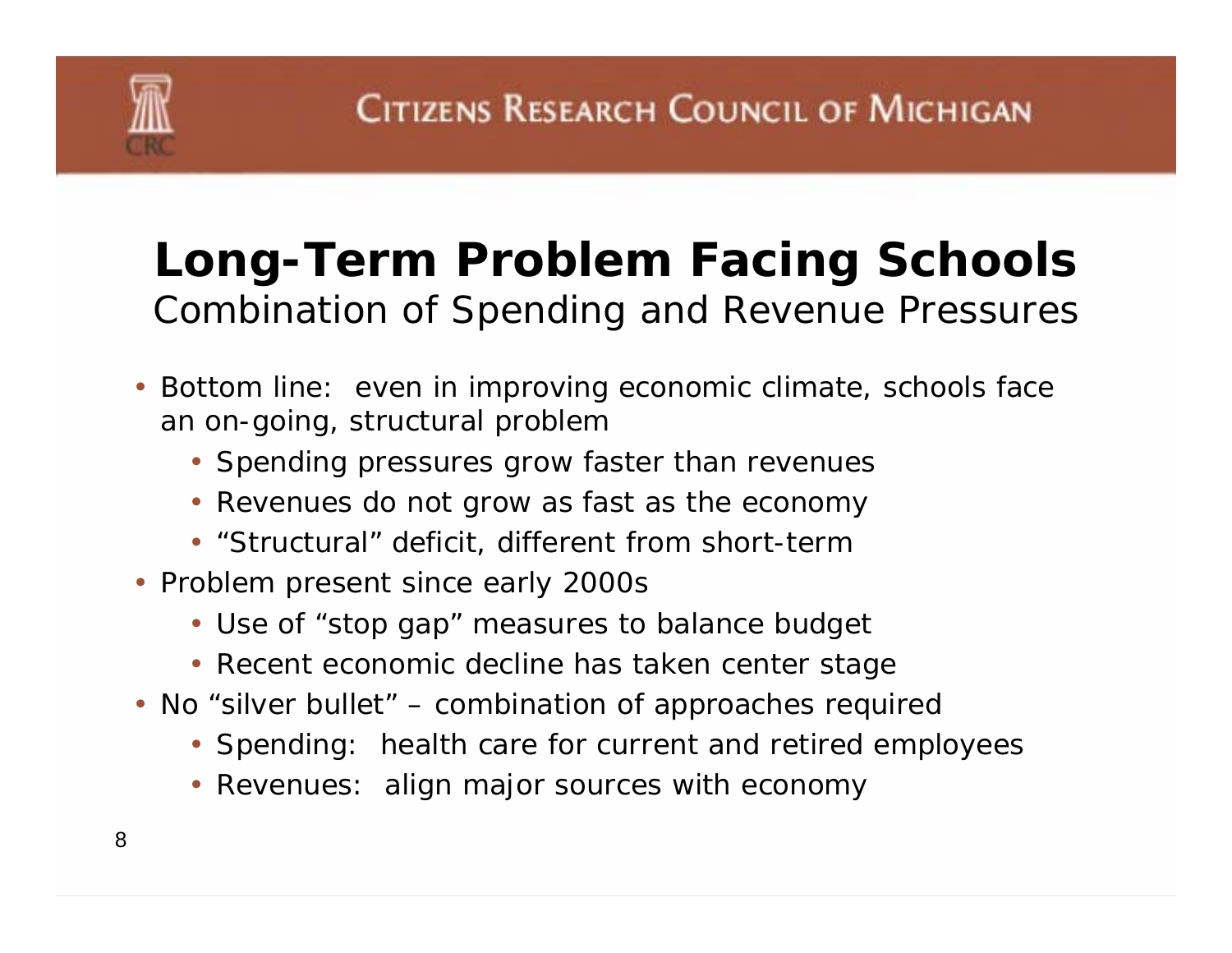

### **Revenues Do Not Keep Pace with Economy**

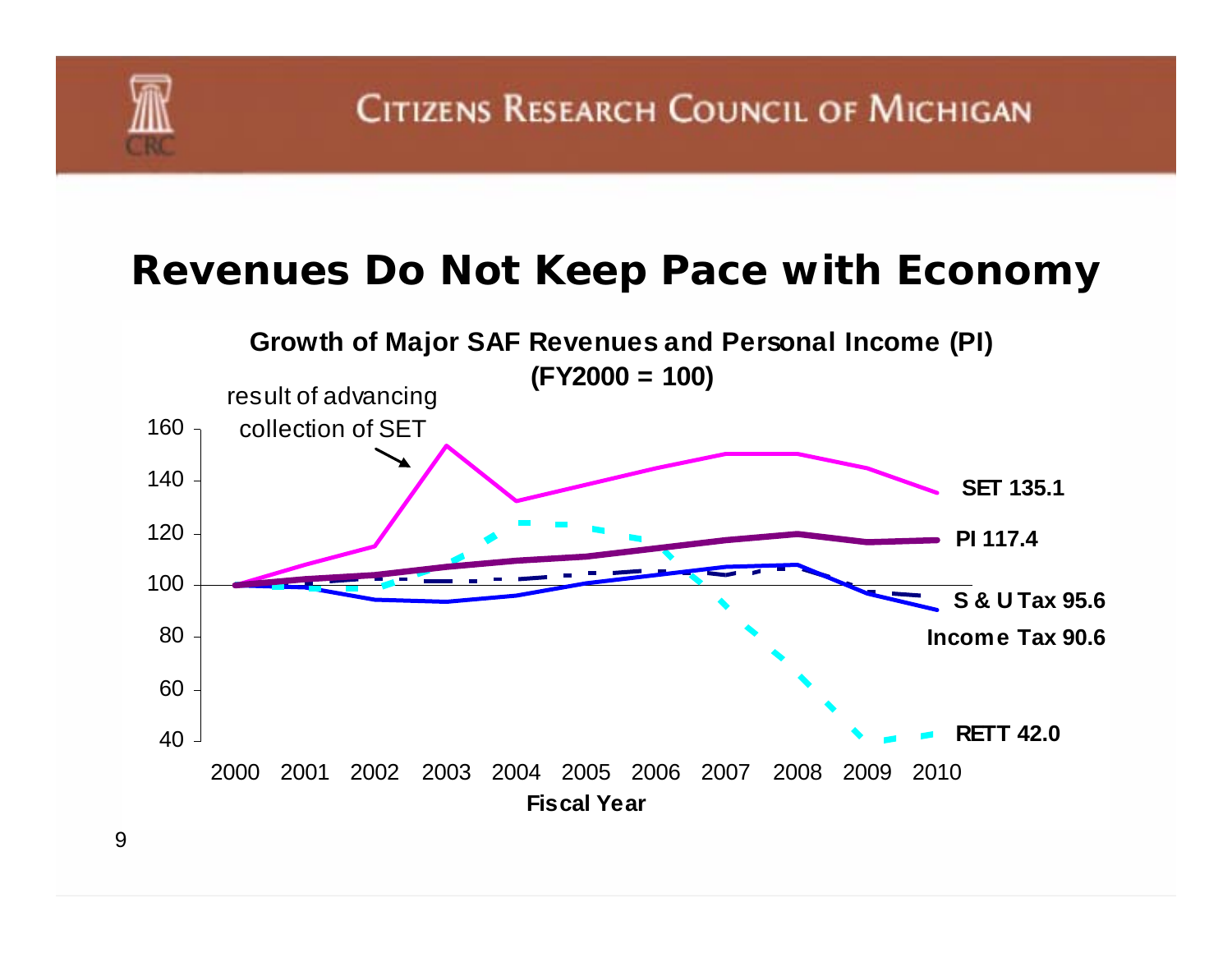

# **What is the Long-Term Problem with Revenues?**

- **Sales Tax** Largest source of funding for schools
	- Primarily on goods and few services
	- Services growing section of economy (healthcare) thus sales tax share of economy shrinking



*Equivalent to \$1 billion in SAF revenue*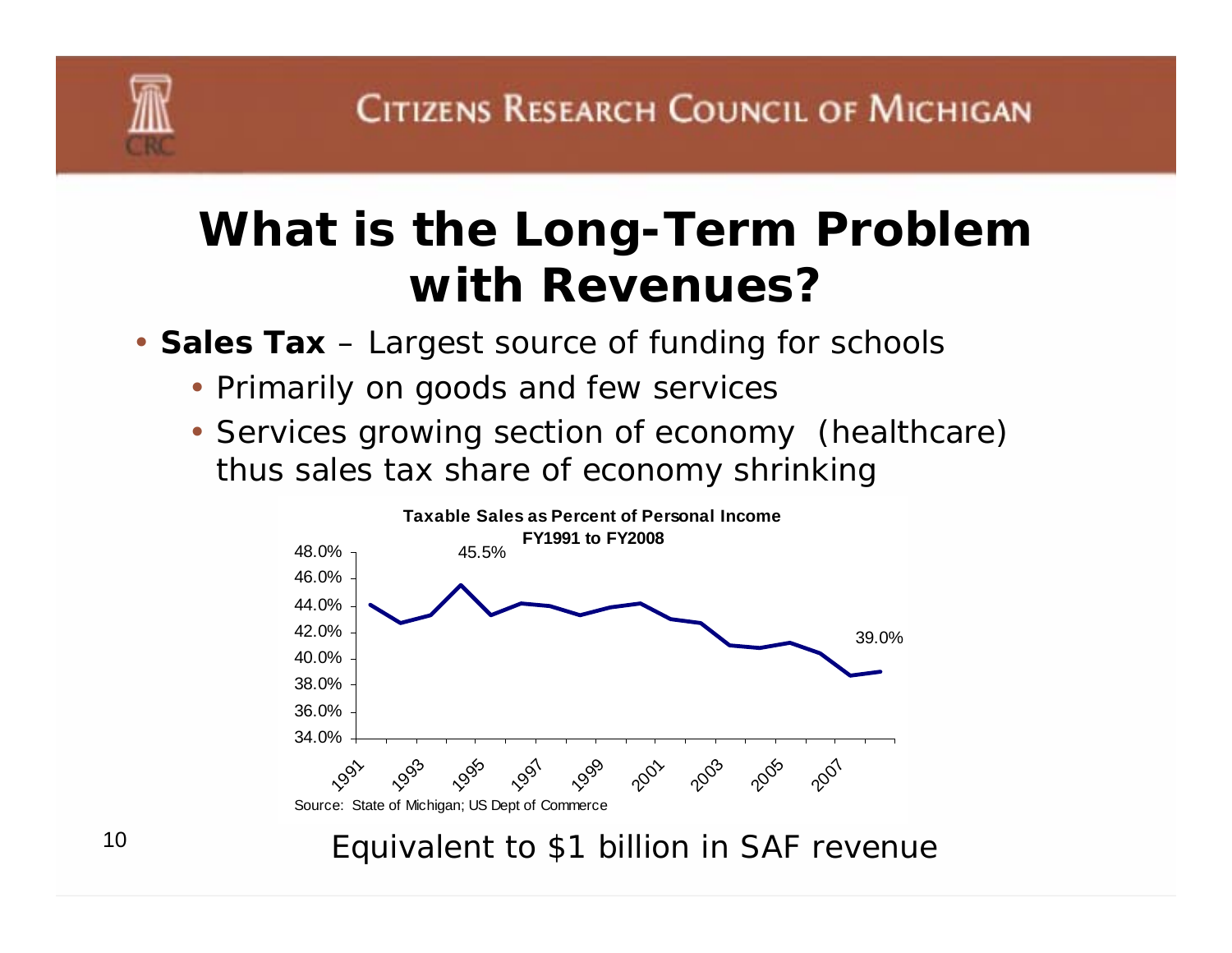# **What is the Long-Term Problem with Revenues?**

- **Income Tax –** flat rate tax, generally less progressive than graduated rate structure
	- Very generous treatment of retirement income, as population retires this income is not taxed
- **Tobacco Tax** revenues falling about 2% per yr with the overall consumption (4% of total, but falling)
- **SET** Statewide property tax will decline with near-term erosion of taxable values
	- During rebound, taxable value growth will be capped at inflation even if housing prices escalate faster
	- Also affects local property taxes for schools (18 mills)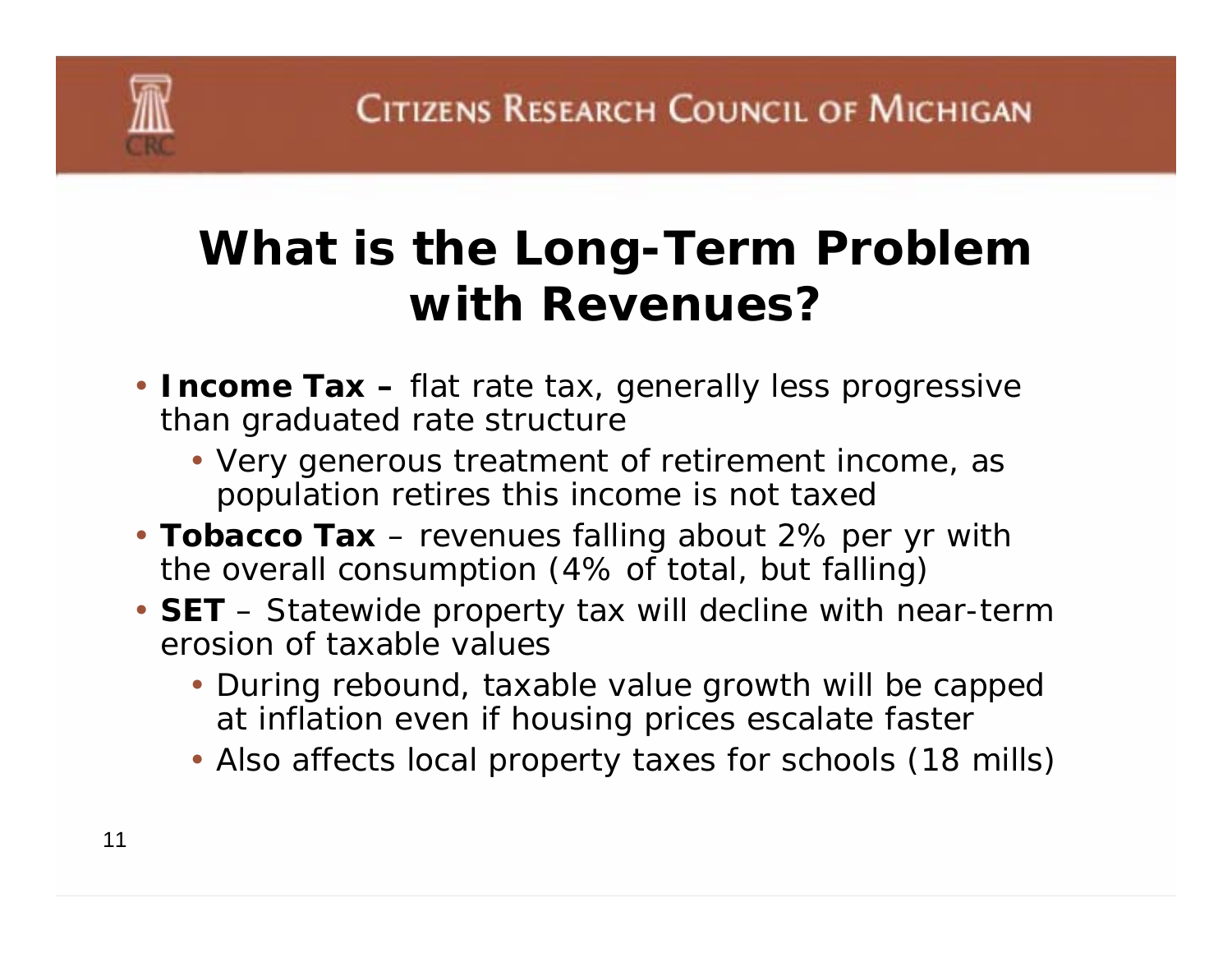#### **Local Revenues Show Steady Growth** *Property Taxes Exhibit Stability*

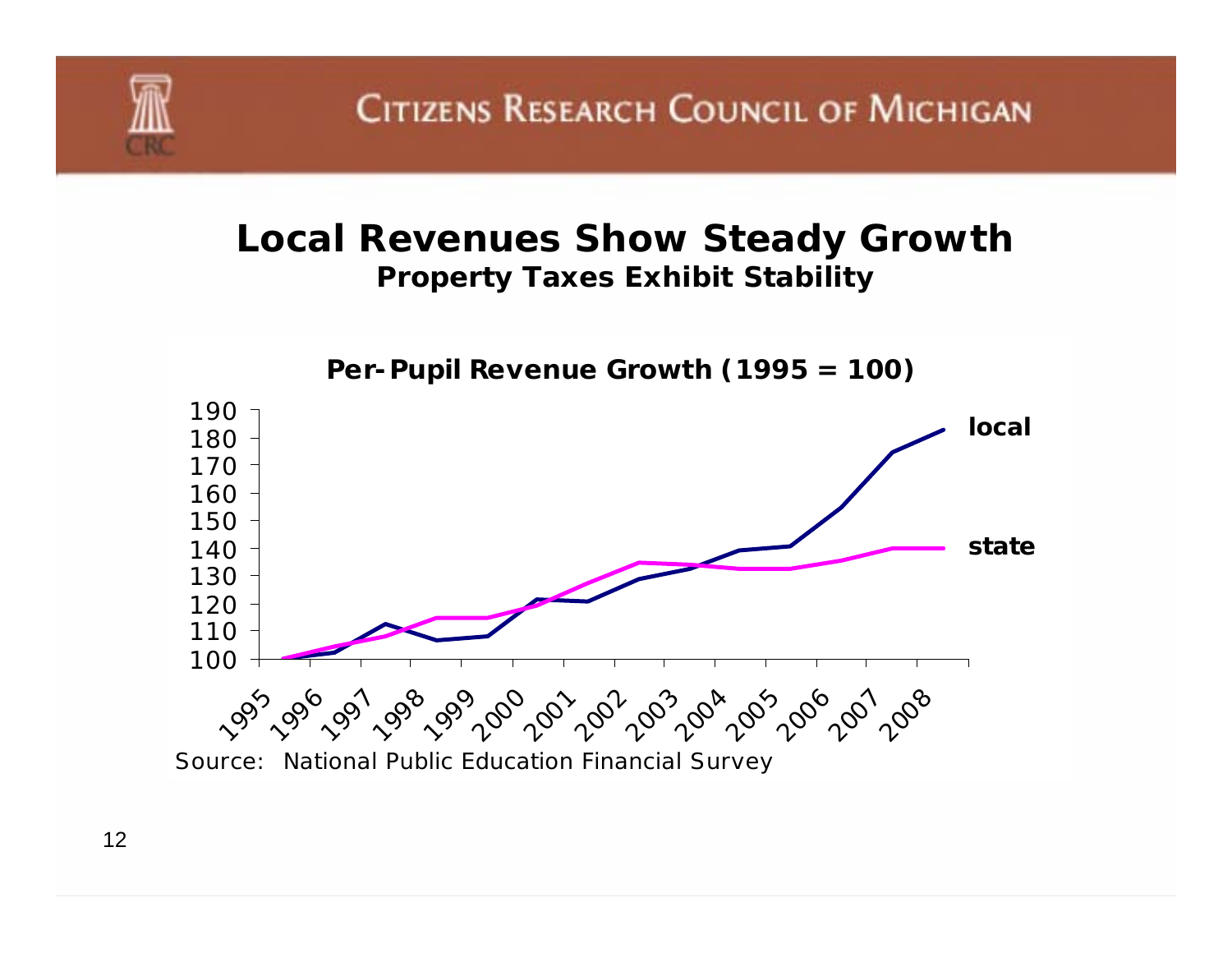

### **Per-Pupil Revenues at FY2001 Level**

#### **State and Local Operating Revenues: Actual and Real**



13Source: National Public Education Financial Survey; US Dept. of Commerce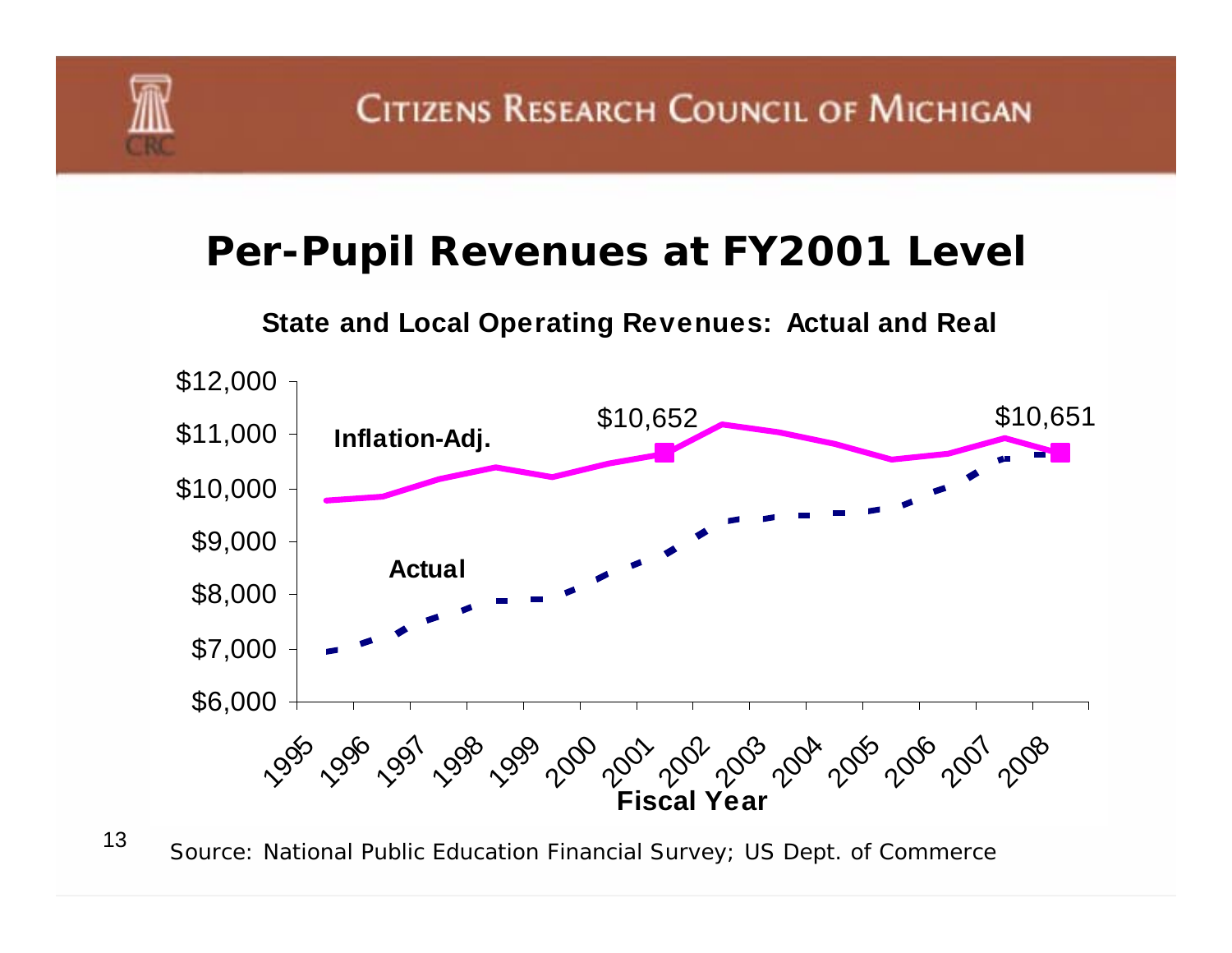

### **Spending Pressures Outpace Revenue Growth** *Costs are Largely Fixed in Short-Run*

- $\bullet$ Retirement contributions—rapid growth
- $\bullet$ Employee health insurance—rapid growth
- $\bullet$ General pay raises -- inflationary
- $\bullet$ Other—Fuel, Utilities, Supplies – inflationary
- $\bullet$ Declining enrollments provide marginal relief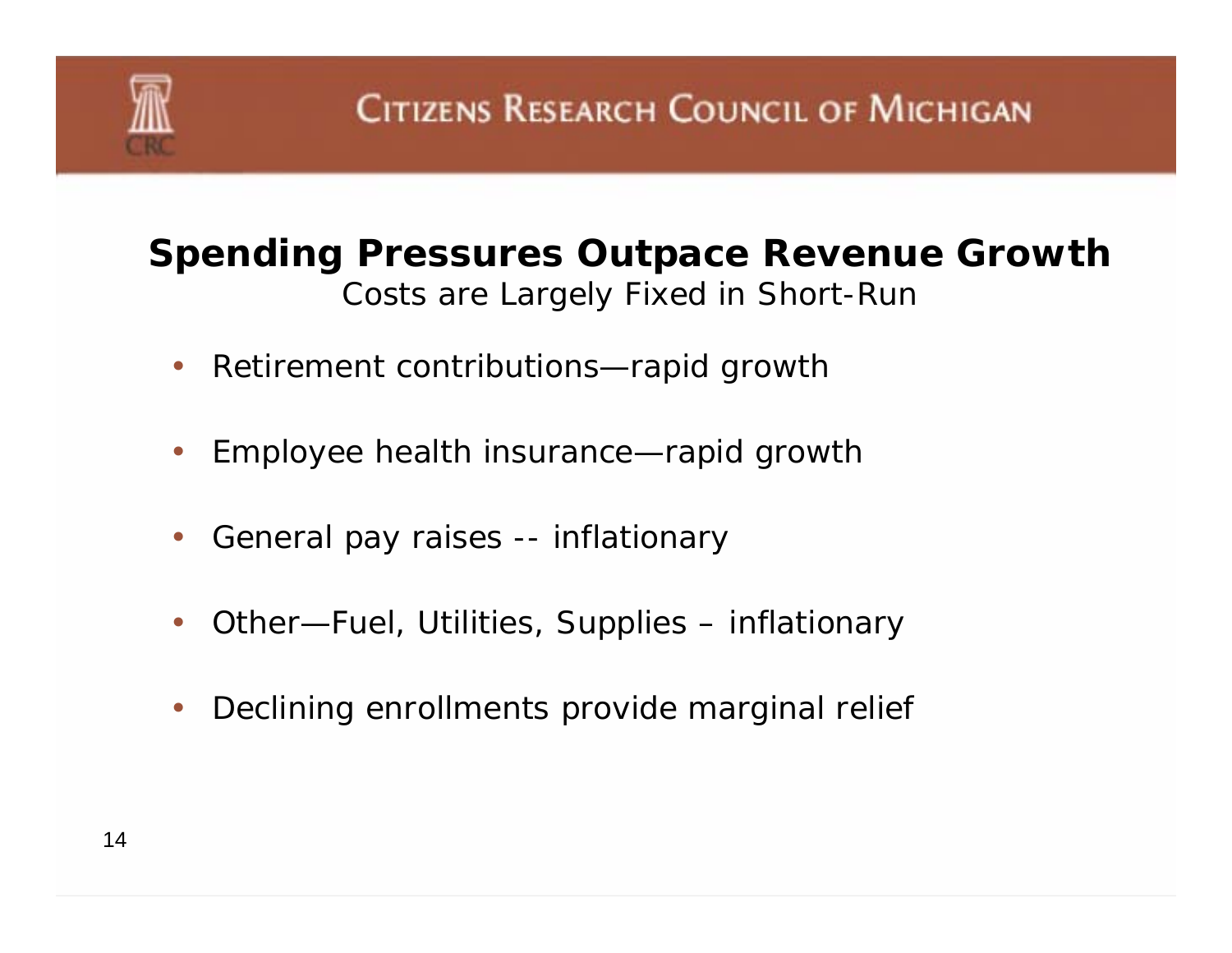# **Retirement Funding**

- School districts make pension contributions advance funded
- School districts also pay for retiree health care cash funded
	- OPEB liability- \$26 billion, only 3% funded
	- Add'l \$1.8 billion needed to provide full-funding (FY2009)
- Rate for FY2010 is 16.94% of payrolls
	- Expected to go to 19.41% without reforms
- Contribution rate composed of two parts
	- -Pension benefit (10.13% of payroll)
	- -Health care benefits (6.81% of payroll or \$398 pp)
- Both parts will continue to increase in the future
	- Pension because of market in 2008
	- Health because of increase in retirees and cost of health care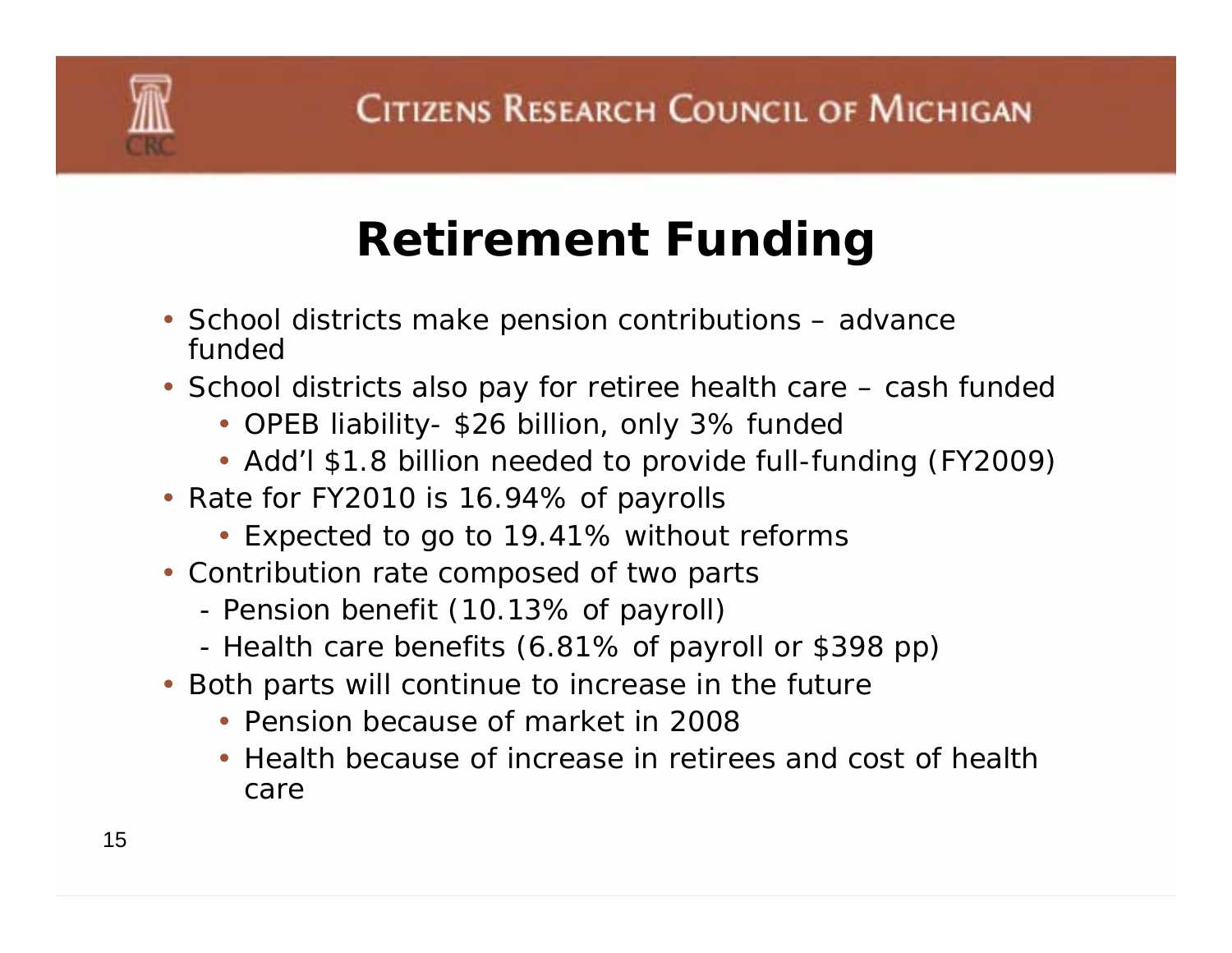

# **Without Reforms, Rates Will Continue to Rise**

**MPSERS Projected Rates**



16Source: Citizens Research Council of Michigan, *Financing Retired Teacher Benefits, 2004*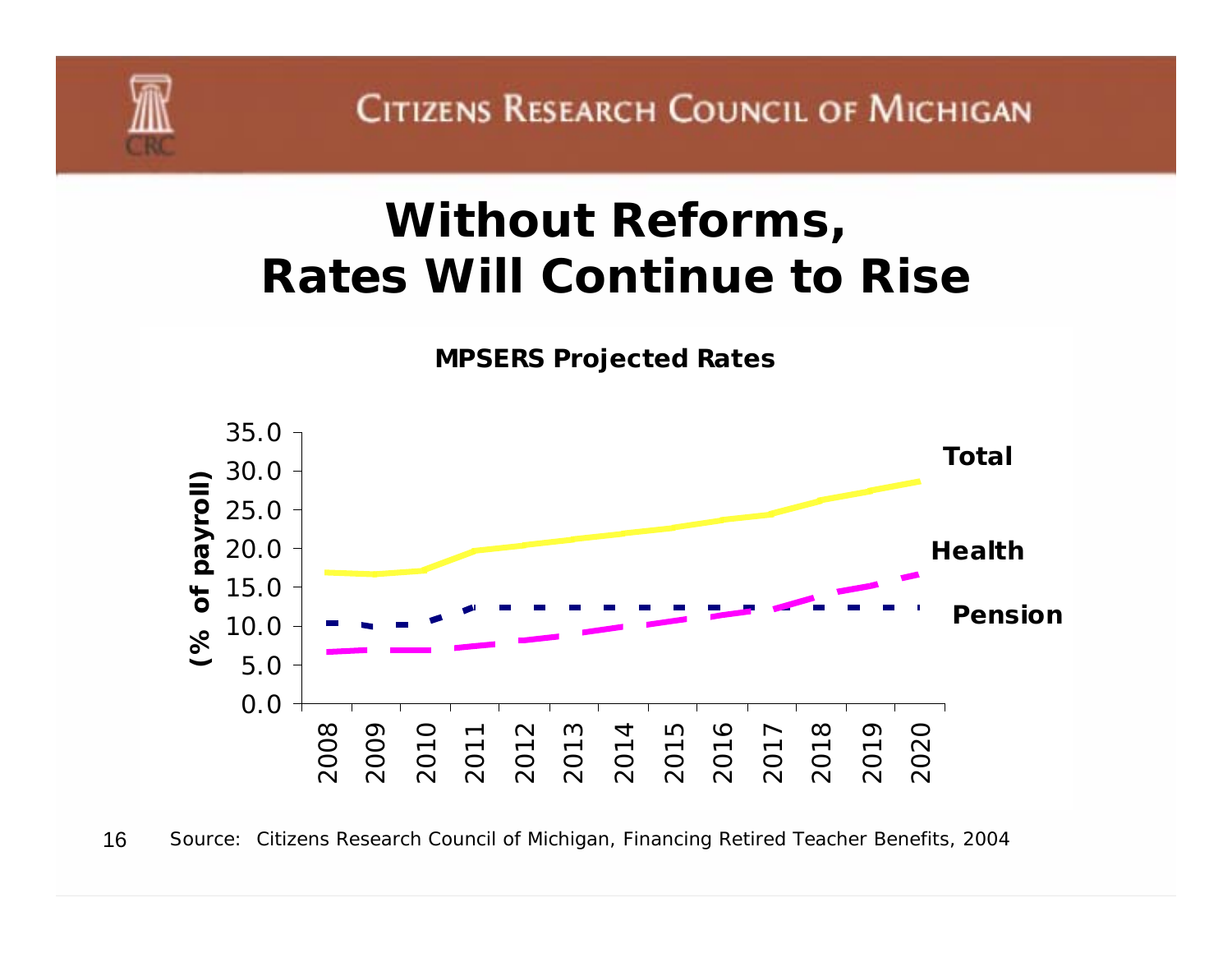# **Retirement Reforms Under Consideration**

- **Governor** Mix of long-term reform w/ retirement incentives and disincentives
	- Long-term: Employee 3% contribution and "hybrid" plan (new hires)
- **Senate** Focus on long-term reforms including employee contribution and "hybrid" plan
- **House –** Combination of "early out" and long-term reform
	- Long-term: employee 3% contribution to begin prefunding retiree health

**Estimates (over 10 years) vary considerably: costing \$400 million to saving \$2.8 billion**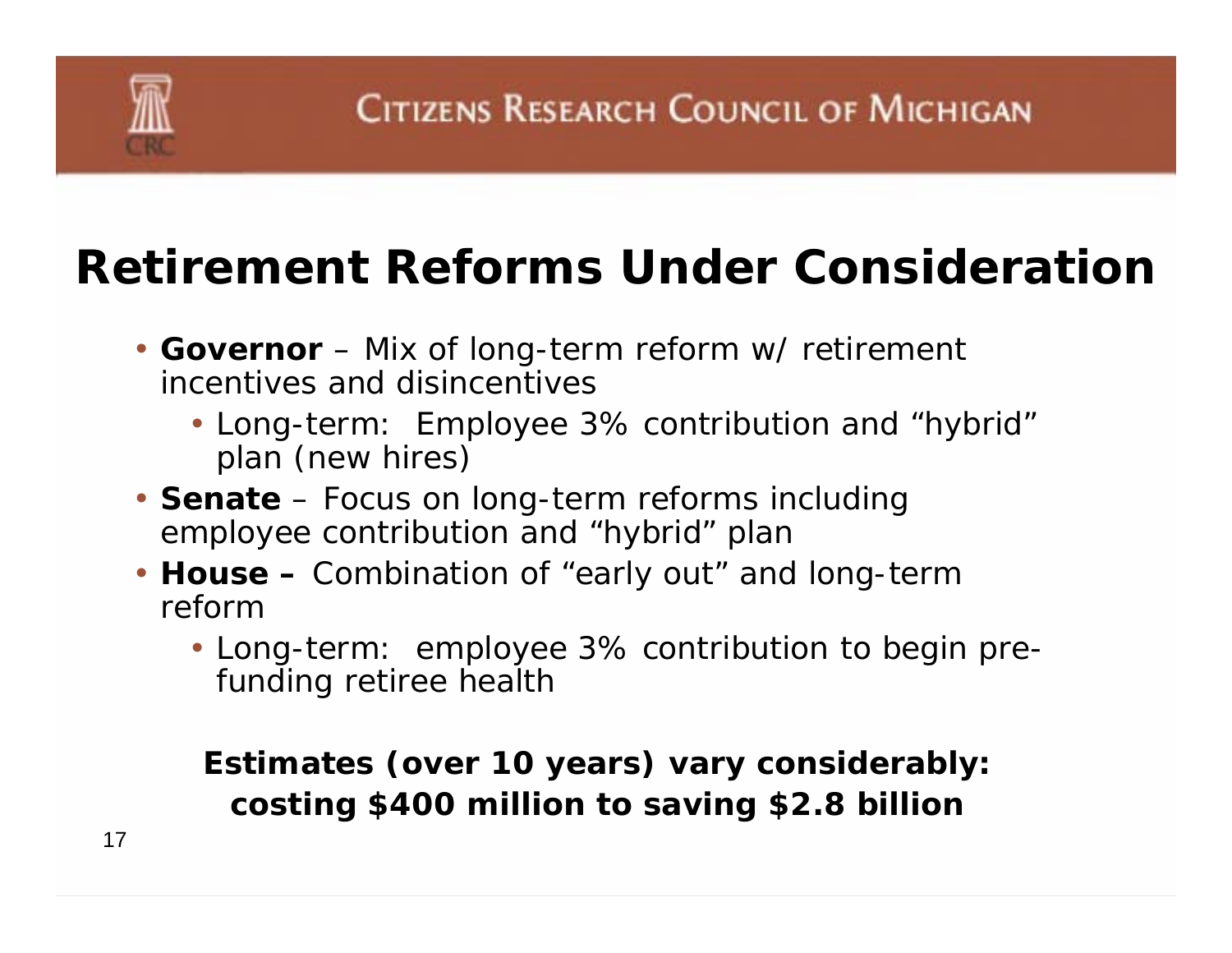

# **Continued Enrollment Losses**

*Less Revenue, but not Lower Costs*



Source: Michigan Dept. of Education; CRC report *Michigan's Fiscal Future, 2008*